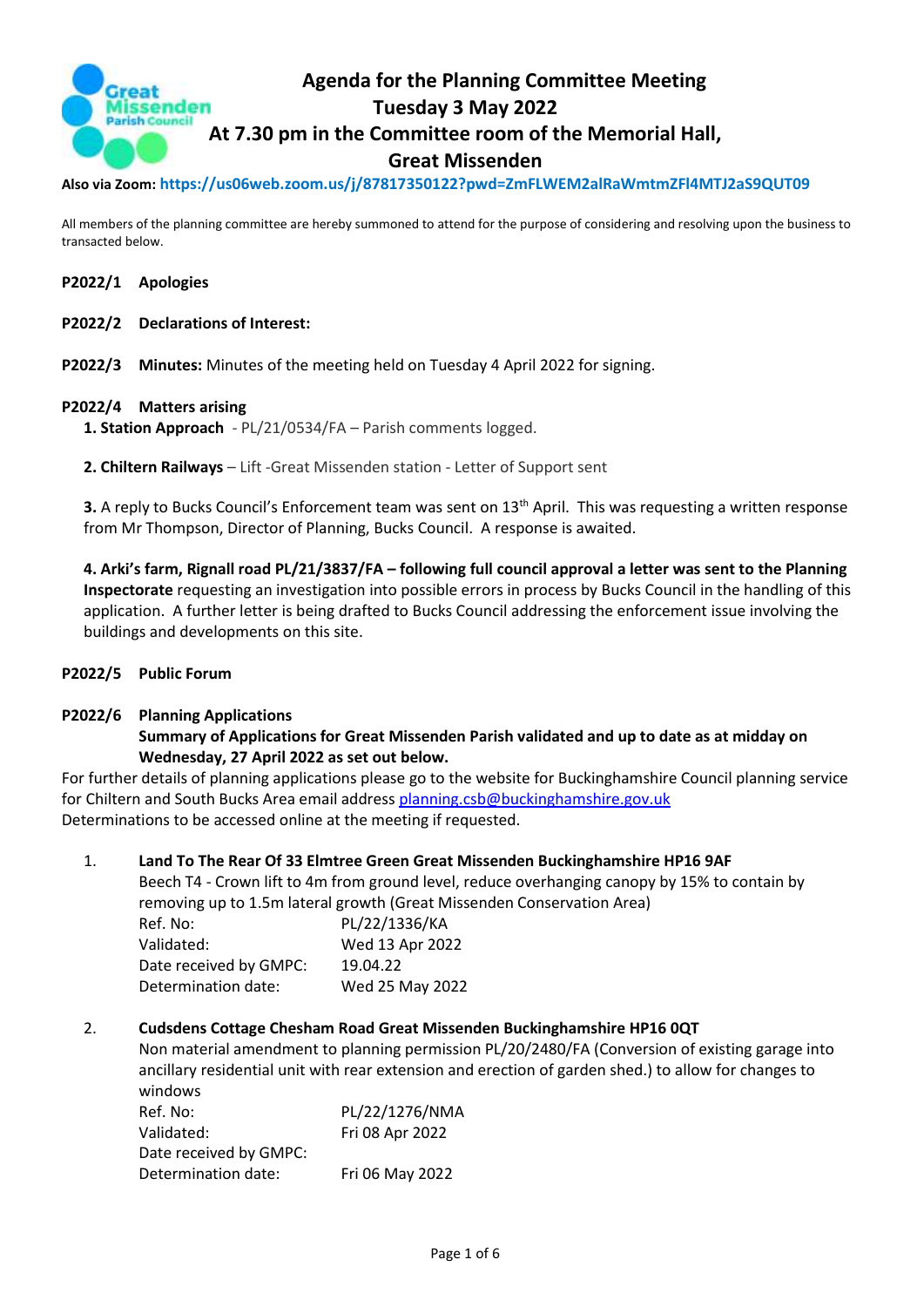### 3. **Chukka Barn Atkins Farm Nairdwood Lane Prestwood Buckinghamshire HP16 0QH**

Part conversion of existing garage to create living space incidental to main house with the addition of a single storey side extension

| Ref. No:               | PL/22/1100/FA   |
|------------------------|-----------------|
| Validated:             | Tue 29 Mar 2022 |
| Date received by GMPC: | 19.04.212       |
| Determination date:    | Tue 24 May 2022 |

#### 4. **Brakeley Cherry Close Prestwood Buckinghamshire HP16 0QD**

Alterations and raising the roof including new dormers and rooflights to the front and rear elevations to allow for living space, an additional window to the rear elevation and window replacement

| Ref. No:               | PL/22/1122/FA   |
|------------------------|-----------------|
| Validated:             | Tue 29 Mar 2022 |
| Date received by GMPC: | 19.04.22        |
| Determination date:    | Tue 24 May 2022 |

#### 5. **Little Orchard Browns Road Hyde End Buckinghamshire HP16 0RQ**

Installation of 30 ground mounted 12k/W Photovoltaic Solar collectors

| Ref. No:               | PL/22/1120/FA   |
|------------------------|-----------------|
| Validated:             | Tue 19 Apr 2022 |
| Date received by GMPC: | 21.04.22        |
| Determination date:    | Tue 14 Jun 2022 |

#### 6. **Sherona Spurlands End Road Great Kingshill Buckinghamshire HP15 6HX**

| Single storey rear extension |                 |
|------------------------------|-----------------|
| Ref. No:                     | PL/22/1173/FA   |
| Validated:                   | Tue 29 Mar 2022 |
| Date received by GMPC:       | 20.04.22        |
| Determination date:          | Tue 24 May 2022 |

#### 7. **Eden Cottage 6 Chequers Lane Prestwood Buckinghamshire HP16 9DW**

| Single storey rear extension |                 |
|------------------------------|-----------------|
| Ref. No:                     | PL/22/1116/FA   |
| Validated:                   | Tue 12 Apr 2022 |
| Date received by GMPC:       | 19.04.22        |
| Determination date:          | Tue 07 Jun 2022 |

#### 8. **53 High Street Prestwood Buckinghamshire HP16 9EJ**

Additional door to shop front to provide access to upstairs flat, replacement of side door with window and replacement of rear windows with doors.

| Ref. No:               | PL/22/1070/FA   |
|------------------------|-----------------|
| Validated:             | Tue 12 Apr 2022 |
| Date received by GMPC: | 14.04.22        |
| Determination date:    | Tue 07 Jun 2022 |

### 9. **Bonheur Nags Head Lane Great Missenden Buckinghamshire HP16 0HG**

Rear / side infill extension, front porch canopy, change to roof of existing single storey rear projection with addition of roof lantern, conversion of existing garage to living space, changes to windows, doors, and external materials

| Ref. No:               | PL/22/1040/FA   |
|------------------------|-----------------|
| Validated:             | Thu 07 Apr 2022 |
| Date received by GMPC: | 12.04.22        |
| Determination date:    | Thu 02 Jun 2022 |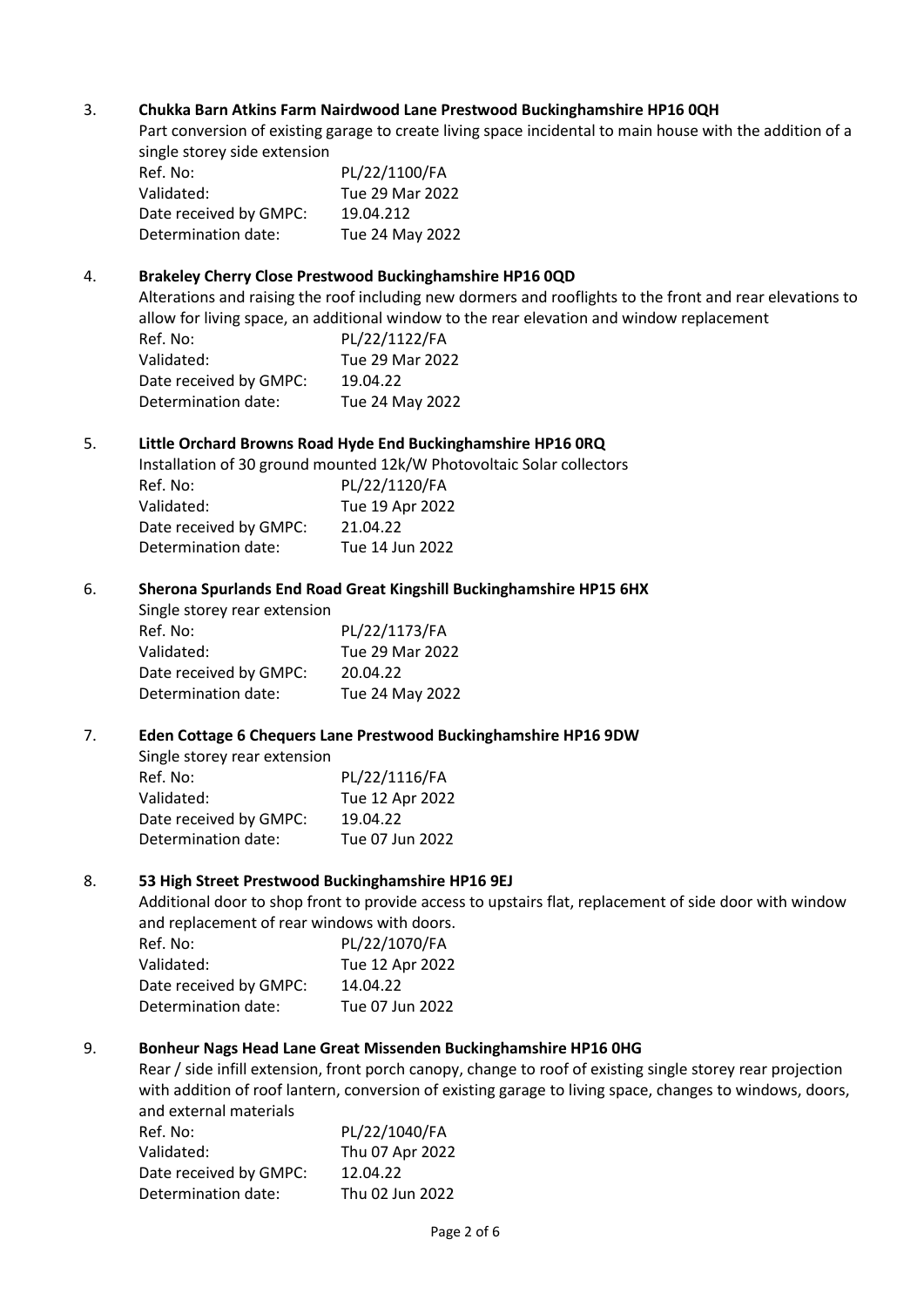\*Note – appeal on previous planning app PL/21/3526/FA dismissed\*

### 10. **1 Ivy Cottage London Road Little Kingshill Buckinghamshire HP16 0DG**

Two storey side, single storey rear extensions and the addition of a pitched roof over existing front door Ref. No: PL/22/0992/FA

| <b>NEI. IVU.</b>       | FLIZZIUJJZIFA   |
|------------------------|-----------------|
| Validated:             | Thu 31 Mar 2022 |
| Date received by GMPC: | 06.04.22        |
| Determination date:    | Thu 26 May 2022 |

### 11. **13 - 15 Station Approach Great Missenden Buckinghamshire HP16 9AZ**

| Installation of rear extract flue |
|-----------------------------------|
| PL/22/0941/FA                     |
| Thu 31 Mar 2022                   |
| 06.04.22                          |
| Thu 26 May 2022                   |
|                                   |

2 \*\* Resident Email with comments attached\*\*

#### 12. **Thimble Lodge Green Lane Prestwood Buckinghamshire HP16 0QE**

Re-application for the construction of a detached garage (CH/2016/1774/FA Expired)

| Ref. No:               | PL/22/0943/FA   |
|------------------------|-----------------|
| Validated:             | Tue 29 Mar 2022 |
| Date received by GMPC: | 14.04.22        |
| Determination date:    | Tue 24 May 2022 |

#### 13. **Shercot Rignall Road Great Missenden Buckinghamshire HP16 9PE**

Demolition of existing dwelling and erection of detached dwelling with part basement, outdoor swimming pool, driveway, new vehicular access and widening of existing vehicular access

| Ref. No:               | PL/22/0927/FA   |
|------------------------|-----------------|
| Validated:             | Fri 08 Apr 2022 |
| Date received by GMPC: |                 |
| Determination date:    | Fri 03 Jun 2022 |

### 14. **Land Adjacent To Great Missenden Cemetery Church Lane Great Missenden HP16 0QR**

| Change of use to lawn burial cemetery |                 |
|---------------------------------------|-----------------|
| Ref. No:                              | PL/21/4723/FA   |
| Validated:                            | Thu 07 Apr 2022 |
| Date received by                      | GMPC: 12.04.22  |
| Determination date:                   | Thu 02 Jun 2022 |

#### 15. **Chestnut House, Broombarn Lane, Great Missenden, Bucks HP16 9JD**

Approval of Condition 15 (Ecological Enhancements) of planning permission PL/19/4163/FA (Redevelopment of site to provide 2 detached dwellings with vehicular access, associated hardstanding, landscaping and car parking)

| Ref. No:               | PL/22/1223/CONDA               |
|------------------------|--------------------------------|
| Date received by GMPC: | Not received.                  |
| Validated:             | Tue 5 <sup>th</sup> April 2022 |
| Determination date:    | 28 <sup>th</sup> June 2022.    |

### 16. **Greensleeves Nairdwood Lane Prestwood Buckinghamshire HP16 0QF**

Single storey front, side and rear extensions. Retrospective permission for demolition of garage and extension to existing shed

| Ref. No:               | PL/22/1184/FA   |
|------------------------|-----------------|
| Validated:             | Mon 04 Apr 2022 |
| Date received by GMPC: | Not received.   |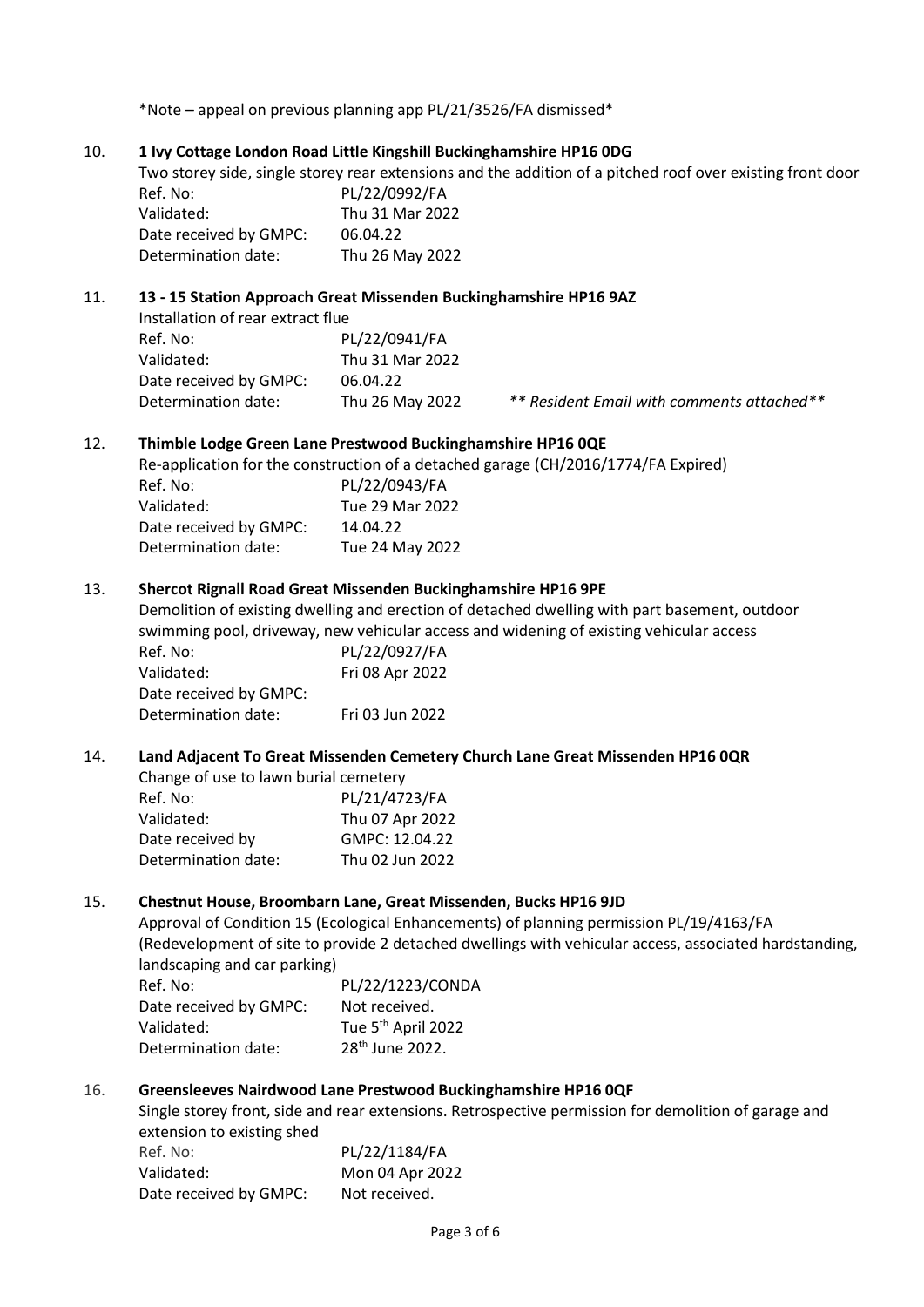Determination date: 30th May 2022

# 17. **Lyndon 71 Wycombe Road Prestwood Buckinghamshire HP16 0HW**

Demolition of existing bungalow and ancillary outbuilding and erection of a new dwellinghouse, ancillary outbuilding and associated operations

| Ref. No:               | PL/22/1129/FA              |
|------------------------|----------------------------|
| Validated:             | Fri 22 Apr 2022            |
| Date received by GMPC: | 25/04/222                  |
| Determination date:    | 17 <sup>th</sup> June 2022 |

### **P2022/7 Correspondence:-**

**a) Appeals -** correspondence from Buckinghamshire Council regarding appeal cases – status as at 27 April 2022:

**1. Holly Hatch Cottage Nags Head Lane GREAT MISSENDEN HP16 0HD Ref. No: PL/21.1477/FA - Refused.** Appeal against Refusal APP/X0415/W/21/3279497. **Appeal allowed – with conditions – 11.04.22***.*

**2. 4 Upper Hollis, Great Missenden, Buckinghamshire HP16 9HP Ref: PL/21/3781/FA – Refused.** Appeal APP/X0415/D/22/3291948 lodged 22 March 2022. Status – *In progress*. *Written appeal.*

**3. Great Missenden Garage Rignall Road, Great Missenden, Bucks HP16 9AW Ref: No:** PL/21/2075/FA. Appeal: APP/X0415/W/21/3289172. Status *– in progress*. *Written appeal – any further written representations to be submitted by May 16th.*

### **4. Land Adjacent to Hampden Farm Barn, Greenlands Lane, Prestwood, Bucks HP16 9QX**. Ref.No: PL/21/1676/OA. Appeal: APP/X0415/W/22/3292251 Status – *in progress*. *Hearing procedure – no date confirmed yet for hearing.*

**b)** Buckinghamshire Council by 29 March 2022 have submitted a series of outcomes of planning applications that cover:-

# **1. 24 Clare Road Prestwood Buckinghamshire HP16 0NR**

Non material amendment to planning permission PL/21/1317/FA (Single storey rear extension and front porch) to allow for an increase depth of rear extension and changes to rooflights

# **Ref. No: PL/22/1243/NMA | Validated: Wed 06 Apr 2022 | Status: Not Accepted**

# **2. Chestnut House Broombarn Lane Great Missenden Buckinghamshire HP16 9JD**

Approval of Condition 10 (Tree protection plan) of planning permission PL/19/4163/FA - Redevelopment of site to provide 2 detached dwellings with vehicular access, associated hardstanding, landscaping and car parking **Ref. No: PL/22/0947/CONDA | Validated: Tue 15 Mar 2022 | Status: Condition Accepted (PC – No objection)**

# **3. 14A High Street Prestwood Buckinghamshire HP16 9EB**

Confirmation that condition 9 (contaminated land assessment survey) of planning permission CH/2004/1342/FA redevelopment of site to provide six houses and a detached domestic garage, two storey office building and car parking all served by new accessway has been discharged.

**Ref. No: PL/22/0869/CONDA | Val: Mon 21 Mar 2022 | Status: Condition Request Closed (PC – No objection)**

# **4. The Misbourne Misbourne Drive Great Missenden Buckinghamshire HP16 0BN**

Approval of condition 27 (Mechanical plant specifications) of planning permission CC/0043/19) - Proposed demolition of the existing outdated Sports Hall and construction of a playing area in its place; construction of a new two-storey Sports Hall adjacent to the south of the new playing area; construction of a new five classroom single storey Teaching Block; extension to Multi-Use Games Area; and new Coach Access and Car and Coach Park and drop-off zone

**Ref. No: PL/22/0817/CONDA | Validated: Mon 07 Mar 2022 | Status: Condition Accepted (PC – No objection)**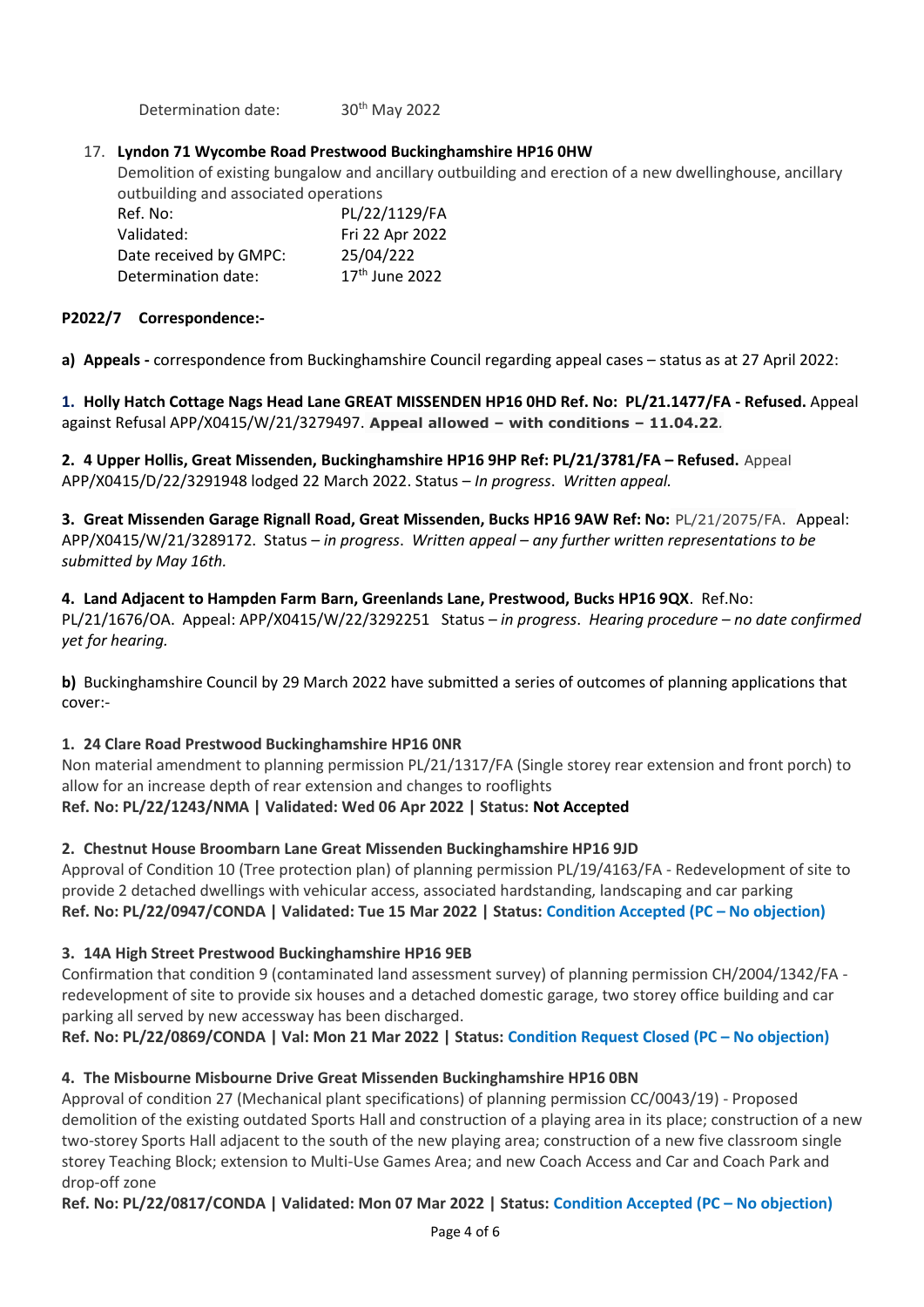# **5. 1 Chequers Lane Prestwood Great Missenden Buckinghamshire HP16 9DW**

First floor front dormer extension

**Ref. No: PL/22/0586/FA | Validated: Tue 15 Feb 2022 | Status: Conditional permission (PC – No objection)**

#### **6. Hunters Cottage Heath End Road Great Kingshill High Wycombe Buckinghamshire HP15 6HS** Single storey rear extension

**Ref. No: PL/22/0541/FA | Validated: Mon 14 Feb 2022 | Status: Conditional permission (PC – No objection)**

# **7. Chapel Farm Hyde Lane Hyde End Buckinghamshire HP16 0RF**

Single storey rear extension **Ref. No: PL/22/0506/FA | Validated: Wed 23 Feb 2022 | Status: Conditional permission (PC – No objection)**

**8. The Briars Marriotts Avenue South Heath Great Missenden Buckinghamshire HP16 9QL** Erection of a new detached garage **Ref. No: PL/22/0511/FA | Validated: Fri 11 Feb 2022 | Status: Conditional permission (PC – OBJECTION)**

# **9. 41 Sixty Acres Road Prestwood Buckinghamshire HP16 0PE**

Single storey side extension, new roof at rear and an additional door at side elevation **Ref. No: PL/22/0512/FA | Validated: Fri 11 Feb 2022 | Status: Conditional permission (PC – no objection)**

# **10.White Gables 7 Sixty Acres Road Prestwood Buckinghamshire HP16 0PD**

Certificate of Lawfulness for proposed garage conversion to living space and addition of an external flue to the side elevation

**Ref. No: PL/22/0525/SA | Validated: Tue 15 Feb 2022 | Status: Cert of law issued (PC – No objection)**

# **11.6 Heath End Road Great Kingshill High Wycombe Buckinghamshire HP15 6HL**

Single storey rear extension following the demolition of an existing conservatory and alterations to ground floor rear window

**Ref. No: PL/22/0479/FA | Validated: Mon 21 Feb 2022 | Status: Conditional permission (PC – No objection)**

# **12.Brockhurst Twitchell Road Great Missenden Buckinghamshire HP16 0BQ** First floor front/side extension **Ref. No: PL/22/0472/FA | Validated: Wed 09 Feb 2022 | Status: Conditional permission (PC – No objection)**

# **13.Grass Walk Wood Lane South Heath Great Missenden Buckinghamshire HP16 0RB**

New double garage and domestic workshop following the demolition of existing garage, new oil tank and air source heating units to side of garage, Solar PV Panels to the rear and side of the new garage roof for generating electricity and Solar Water Heating Panel to existing roof at rear

**Ref. No: PL/22/0480/FA | Validated: Tue 22 Feb 2022 | Status: Conditional permission (PC – No objection)**

# **14.29 Lodge Lane Prestwood Buckinghamshire HP16 0SU**

Demolition of rear conservatory, single storey side and rear extensions **Ref. No: PL/22/0458/FA | Validated: Tue 08 Feb 2022 | Status: Conditional permission (PC – No objection)**

# **15.2 Hughenden Place Great Kingshill Buckinghamshire HP15 6AZ**

Part conversion of existing garage into living space

**Ref. No: PL/22/0461/FA | Validated: Tue 08 Feb 2022 | Status: Conditional permission (PC – OBJECTION)**